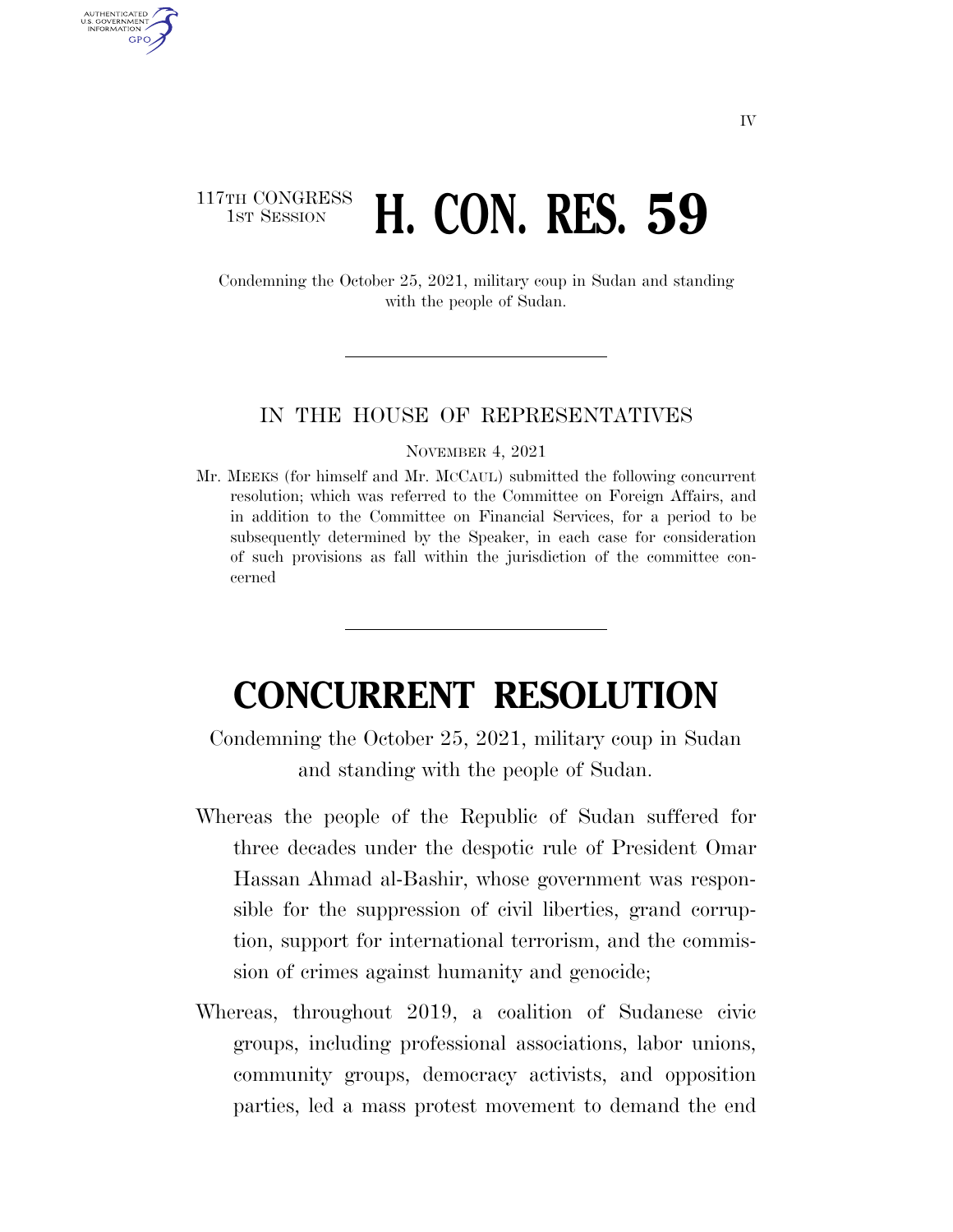of Bashir's reign and the transition to democracy in Sudan;

- Whereas, on April 11, 2019, Sudanese military officers deposed Bashir, and, following continued protests, agreed to form a transitional government in partnership with a civilian pro-democracy coalition on July 17, 2019;
- Whereas, on June 3, 2019, Sudanese forces led by the Rapid Support Forces (RSF), largely comprised of Janjaweed militia involved in genocidal campaigns across Darfur for decades, opened fire on protesters at an army command headquarters in Khartoum, killing at least 127 people, at least 40 of whom were found in the Nile River;
- Whereas the military and civilian elements agreed to a 39 month transition to democracy, with a Civilian-Led Transitional Government (CLTG) comprised of a predominantly civilian cabinet led by Prime Minister Abdallah Hamdok, a Sovereign Council, an executive body with civilian and military members chaired for the first half of the transitional period by Lieutenant General Abdel Fattah al-Burhan, and a Transitional Legislative Council, which has yet to be formed;
- Whereas the United States and the international community supported Sudan's transition to democracy, with the United States identifying more than \$1,000,000,000 in foreign assistance, and the multilateral Friends of Sudan group pledging \$1,800,000,000 from roughly 50 countries and international organizations;
- Whereas the CLTG made progress in human rights reforms, including guaranteeing the people of Sudan freedom of religion and gender equality under the transitional con-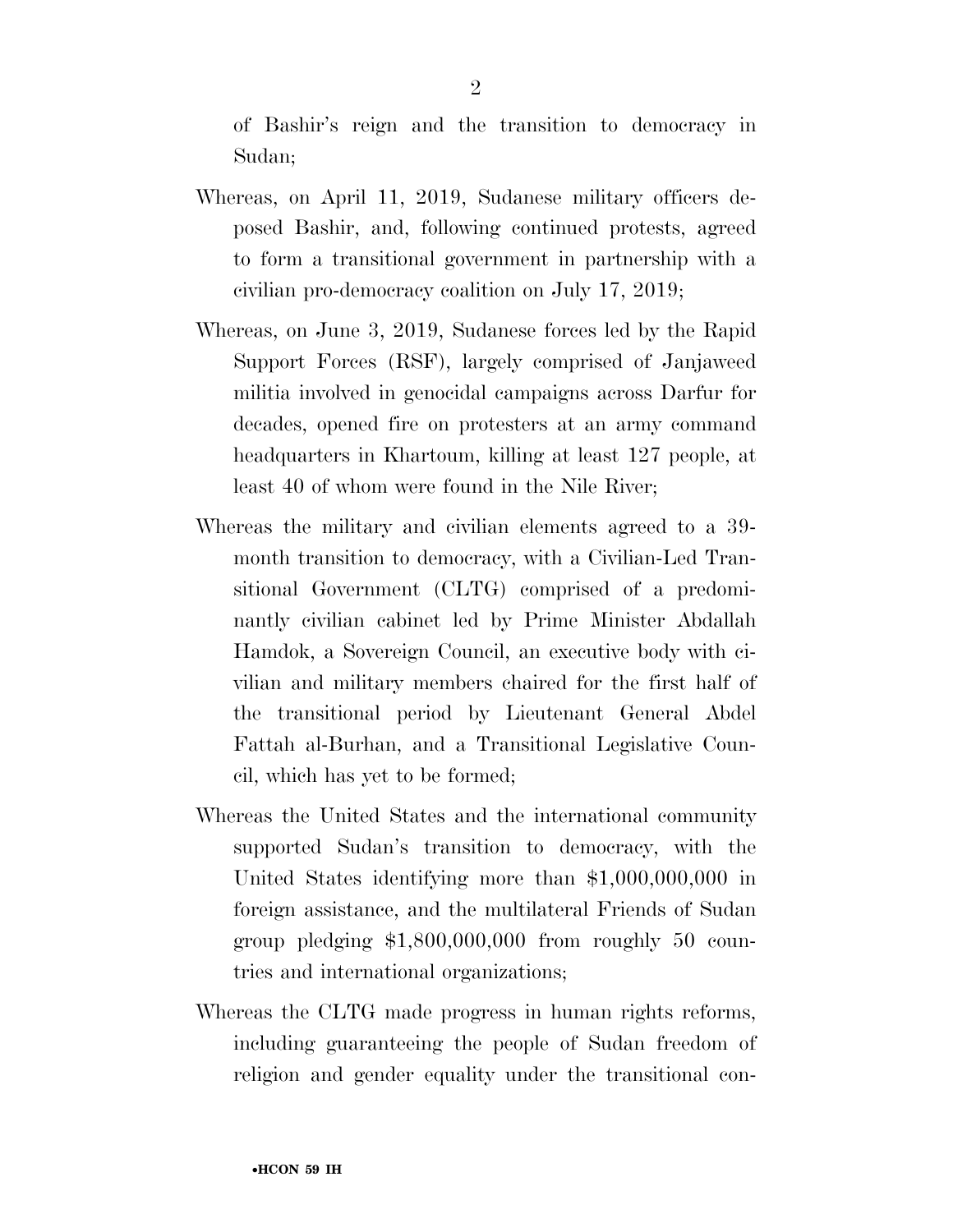stitution, banning female genital mutilation, and decriminalizing apostasy;

- Whereas, in August 2021, when the Sudanese Cabinet ratified the Rome Statute of the International Criminal Court (ICC), the CLTG made progress towards ending impunity for abusers of human rights, stating its intention to deliver Omar al-Bashir to the ICC to stand trial for genocide, war crimes, and crimes against humanity, and formed civilian committees to investigate corruption and crimes against humanity perpetrated by the Bashir regime;
- Whereas the transitional government negotiated a peace agreement with several rebel groups, a step towards ending decades of conflict in the regions of Darfur, South Kordofan, and Blue Nile, which killed hundreds of thousands of civilians and left more than 3,000,000 people displaced within Sudan;
- Whereas Sudan continues to face a serious humanitarian situation, with an estimated 13,400,000 people, or 29 percent of the population, in need of humanitarian assistance in 2021;
- Whereas Sudan faces a severe economic crisis, exacerbated by the COVID–19 pandemic, which caused the price of food and consumer goods to increase significantly, while austerity measures imposed to stabilize the economy resulted in the reduction or elimination of subsidies for commodities including wheat and fuel;
- Whereas the political tensions between the civilian and military elements and within factions of the civilian coalition undermined the CLTG and contributed to widespread unrest within the Sudanese population relating to a range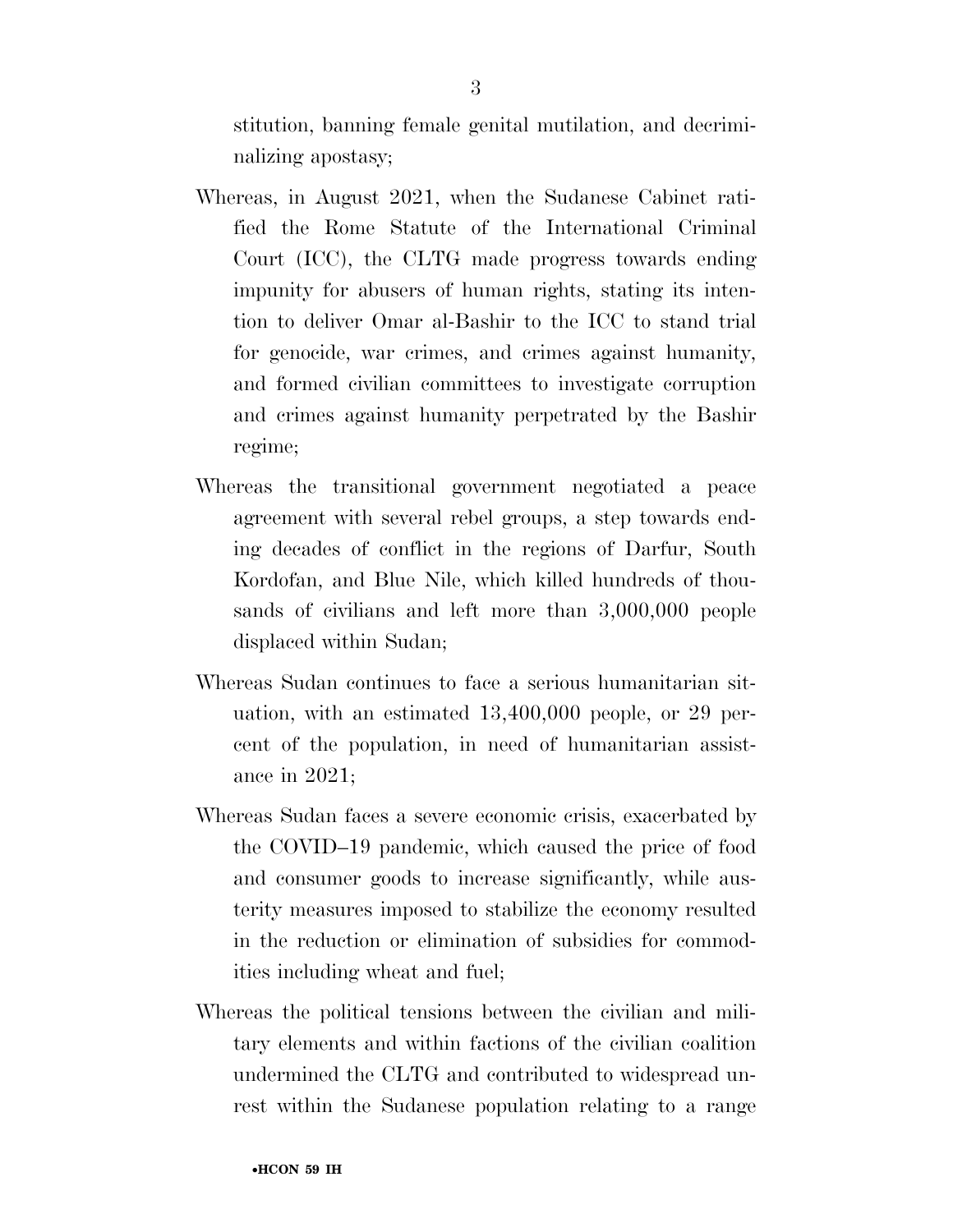of issues, including the economic crisis, ethnic and tribal conflict in peripheral regions, and the unsatisfactory pace of reforms;

- Whereas, on September 21, 2021, some members of the military reportedly attempted a coup d'état against the transitional government, which failed to depose the government but succeeded in precipitating the most serious political crisis of the transition period;
- Whereas, on October 21, 2021, hundreds of thousands of people across Sudan demonstrated in support of democratic civilian rule, to counter a smaller protest days prior demanding the military take complete control of the government;
- Whereas, on October 25, 2021, Lieutenant General Burhan, with the support of General Mohamed Hamdan Dagalo, also known as ''Hemedti'', seized control of the government, deployed the military to the streets of Khartoum and Omdurman, and arrested and detained Prime Minister Hamdok and other civilian officials;
- Whereas the African Union Peace and Security Council convened on October 27, 2021, strongly condemned the coup, reaffirmed the mandate of the CLTG, and subsequently suspended Sudan from the regional body ''with immediate effect . . . until the effective restoration'' of the CLTG;
- Whereas the actions of Lieutenant General Burhan and the Sudanese military violate Sudan's Constitutional Charter and threaten to plunge Sudan into isolation and instability;
- Whereas the United States Government publicly condemned the coup, suspended its foreign assistance to Sudan, and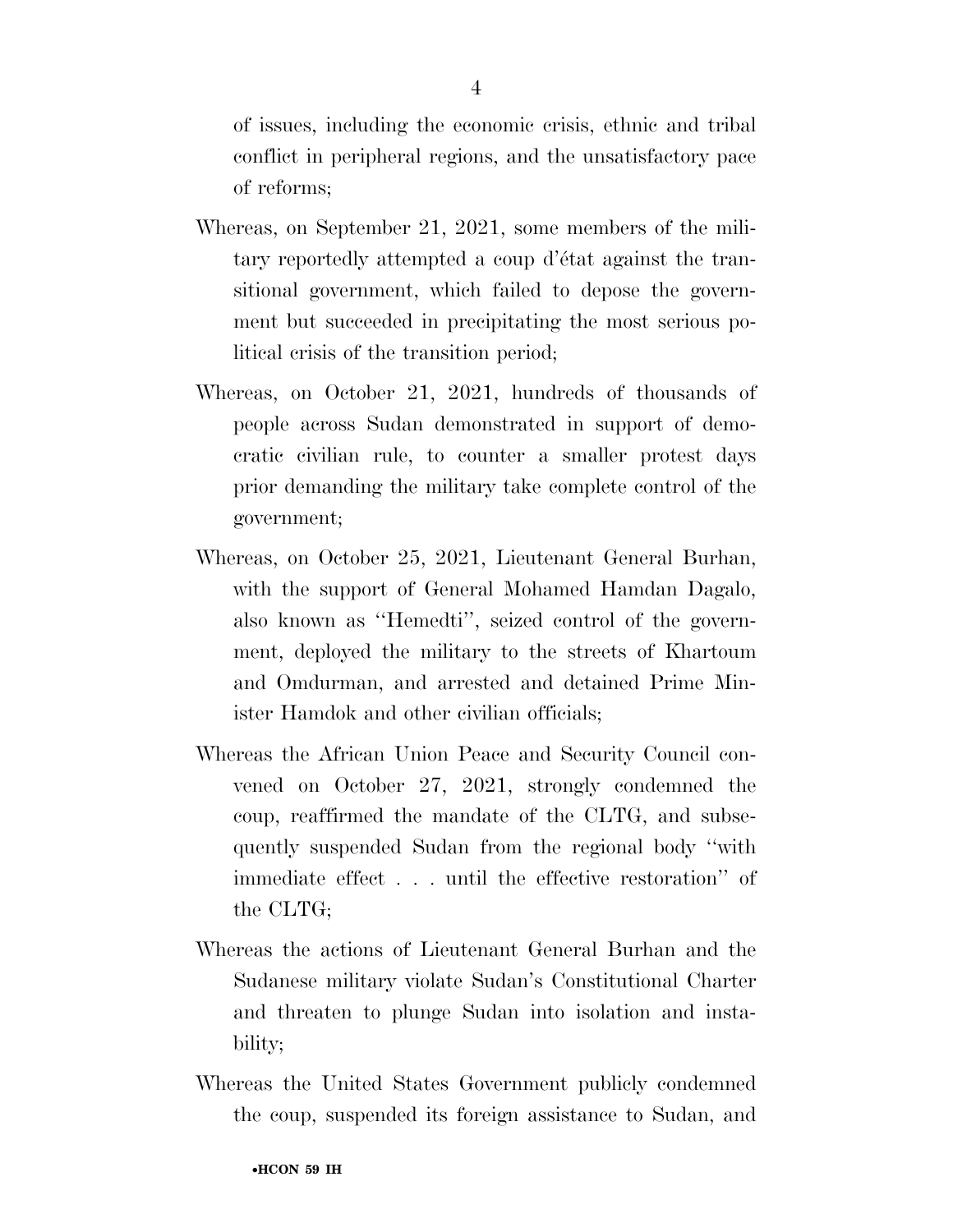urged Lieutenant General Burhan and his accomplices to restore the CLTG and return Sudan to the path to democracy; and

- Whereas, the Troika (the United States, United Kingdom, Norway), the European Union, and Switzerland ''continue to recognize the Prime Minister and his cabinet as the constitutional leaders of the transitional government'' and ''confirm once again the international calls for the immediate return to the roadmap for democratic transition of Sudan'': Now, therefore, be it
- *Resolved by the House of Representatives (the Senate concurring),* That Congress—
- (1) condemns the October 25, 2021, coup in Sudan;
- (2) stands with the people of Sudan in their democratic aspirations;
- (3) recognizes the Prime Minister and his cabi- net as the constitutional leaders of Sudan's transi-tional government;
- (4) calls for Sudan's military junta to—
- (A) immediately release all civilian govern- ment officials, civil society members, and other individuals detained in connection with the coup;
- (B) return to constitutional rule under the transitional constitution as the starting point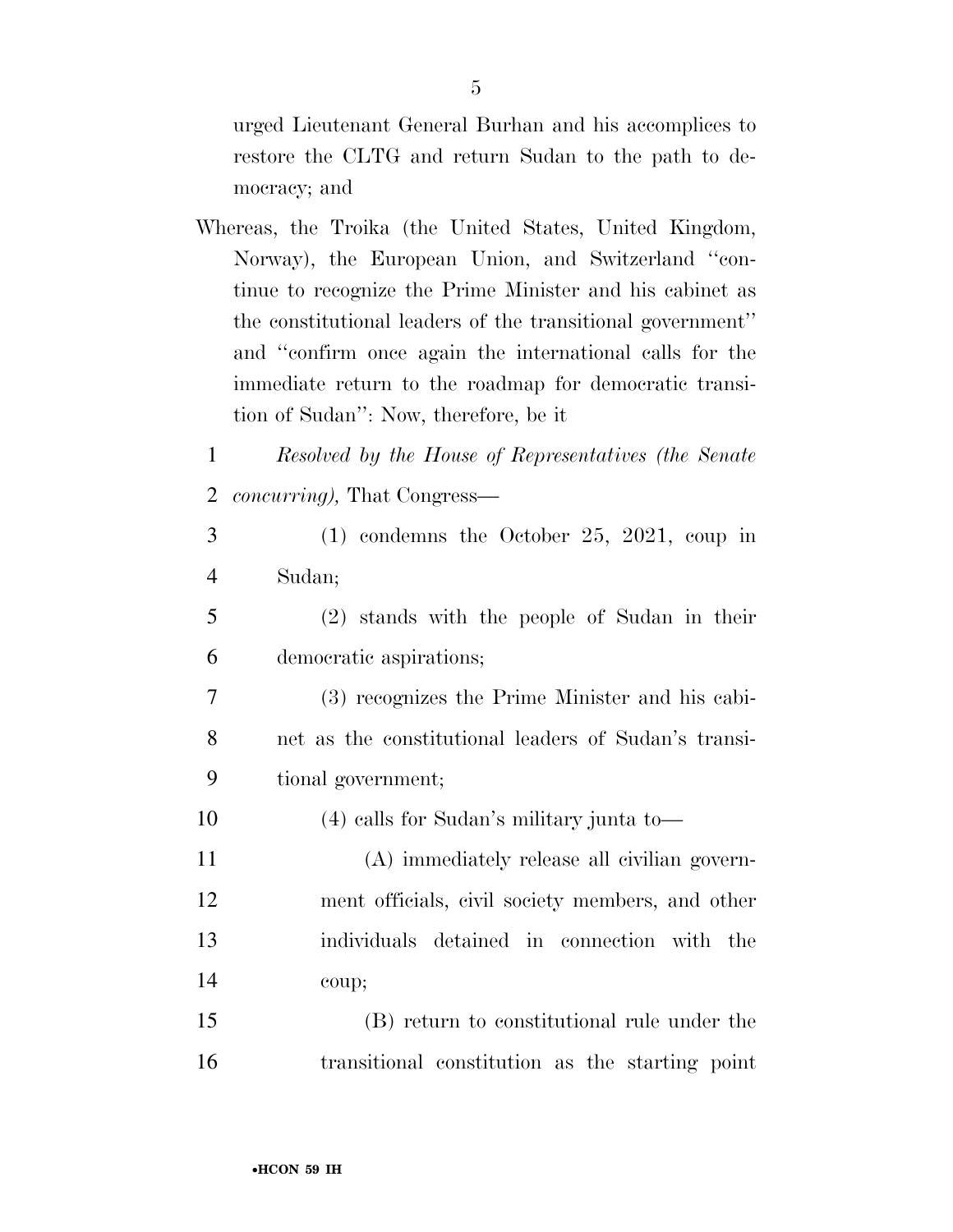| $\mathbf{1}$   | for negotiations with civilians toward full civil- |
|----------------|----------------------------------------------------|
| $\overline{2}$ | ian rule;                                          |
| 3              | (C) lift the state of emergency, including         |
| $\overline{4}$ | complete restoration of all means of commu-        |
| 5              | nication;                                          |
| 6              | (D) remove all roadblocks and checkpoints,         |
| $\tau$         | and order the Sudanese Armed Forces (SAF)          |
| 8              | and RSF to stand down and comply with inter-       |
| 9              | national recognized rules of engagement;           |
| 10             | (E) ensure security forces respect the right       |
| 11             | to peaceful protest and hold those who used ex-    |
| 12             | cessive force and committed other abuses ac-       |
| 13             | countable in a transparent, credible process;      |
| 14             | (F) cease all attempts to change the civil-        |
| 15             | ian composition of the cabinet, Sovereign Coun-    |
| 16             | cil, and other government bodies; and              |
| 17             | (G) transfer leadership of the Sovereign           |
| 18             | Council to a civilian member of the Sovereign      |
| 19             | Council in keeping with the transitional con-      |
| 20             | stitution;                                         |
| 21             | $(5)$ calls on the Secretary of State to-          |
| 22             | (A) immediately identify coup leaders,             |
| 23             | their accomplices, and enablers for consider-      |
| 24             | ation for targeted sanctions;                      |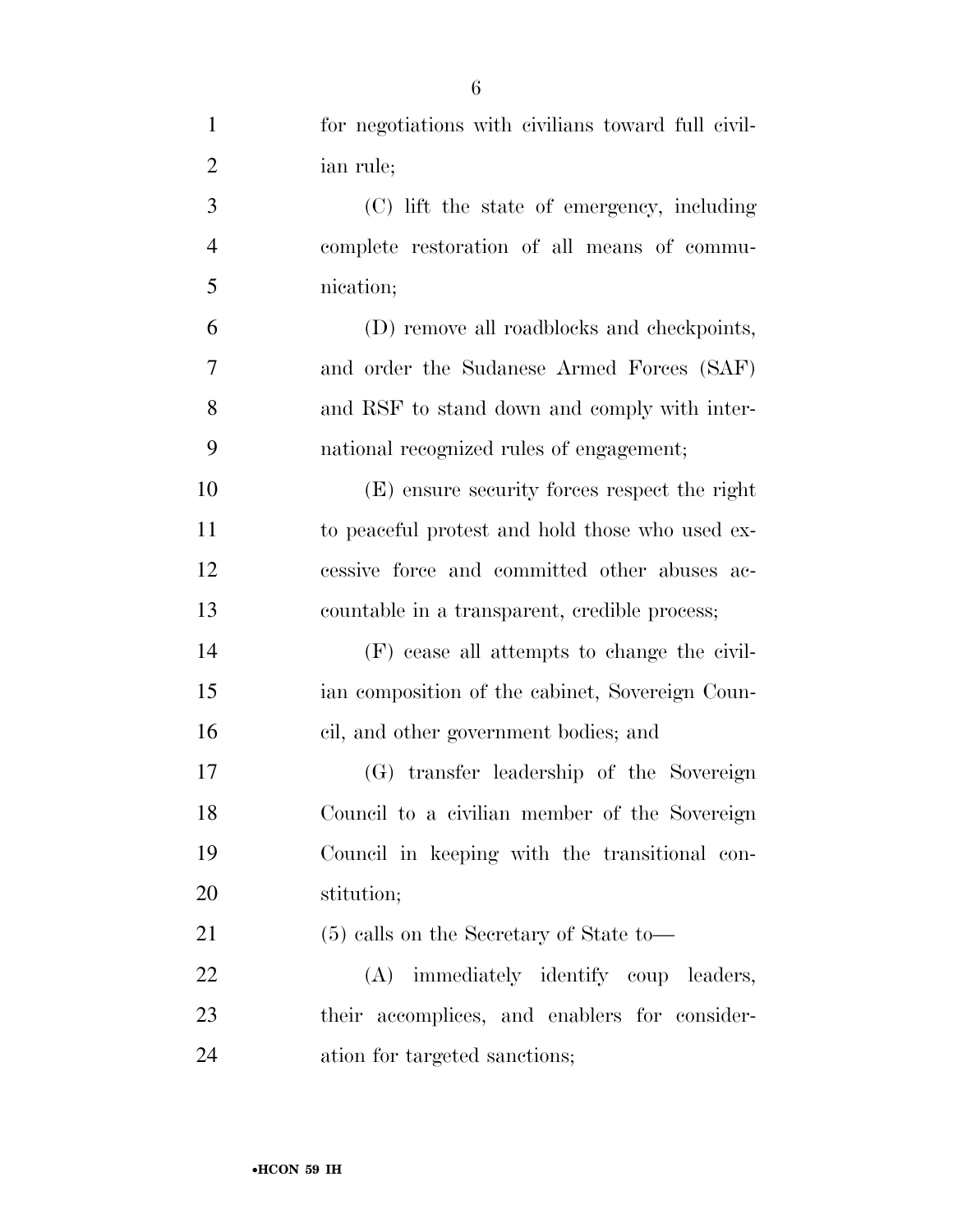| $\mathbf{1}$   | (B) urge junta leaders to return imme-           |
|----------------|--------------------------------------------------|
| $\overline{2}$ | diately to the rule of law as set forth by the   |
| 3              | transitional constitution;                       |
| $\overline{4}$ | (C) monitor, discourage, and deter any ef-       |
| 5              | fort by external parties to support the coup and |
| 6              | the military junta;                              |
| 7              | $(D)$ coordinate with—                           |
| 8              | (i) the Administrator of the United              |
| 9              | States Agency for International Develop-         |
| 10             | ment and other Federal Government agen-          |
| 11             | cies to pause all non-humanitarian bilateral     |
| 12             | assistance to Sudan until restoration of the     |
| 13             | transitional constitutional order;               |
| 14             | (ii) the Department of the Treasury              |
| 15             | to use the voice and vote of the United          |
| 16             | States in international financial institu-       |
| 17             | tions to suspend all actions related to non-     |
| 18             | humanitarian loans or debt relief to Sudan       |
| 19             | until restoration of the transitional con-       |
| 20             | stitutional order; and                           |
| 21             | (iii) the United States Permanent                |
| 22             | Representative to the United Nations to          |
| 23             | ensure the United Nations Security Coun-         |
| 24             | cil is seized of the matter on an ongoing        |
| 25             | basis; and                                       |